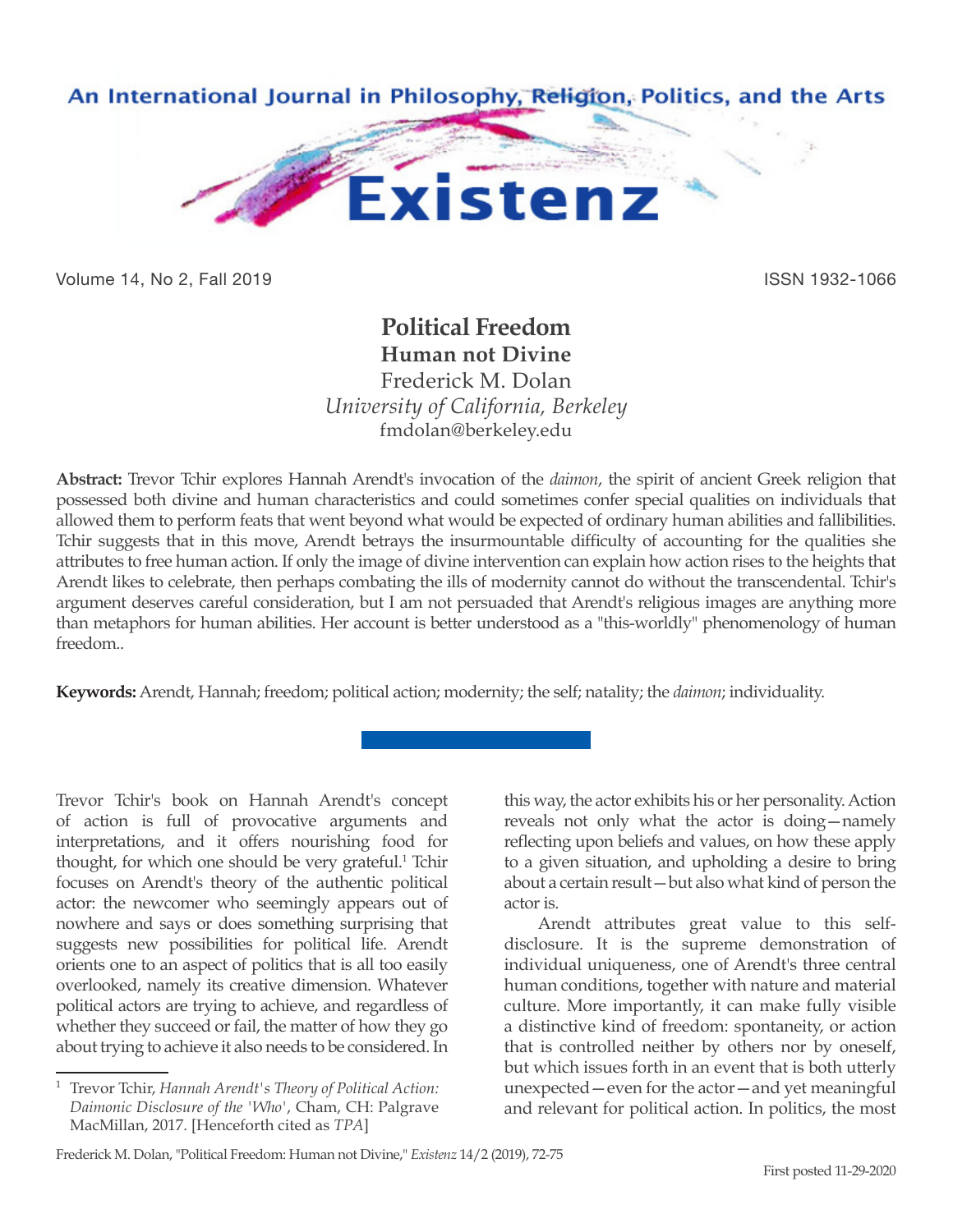significant instances for such events will be words or deeds that awaken people to aspects of the world that have hitherto not been revealed. This encompasses world-disclosure as well as self-disclosure.

Arendt's elevation of the dignity of the political is a perspective scholars have always found striking and, very often, implausible. But Tchir notices something in Arendt that seems to enhance the value of the political, beyond what even her most sympathetic readers have found so far. He points out that in trying to explain the significance of political action, Arendt resorts to religious imagery. Given her commitment to secularism, Tchir's interpretation comes across as odd. Arendt's readers have commonly assumed that these images are metaphors, and Tchir does not disagree with this assumption, but he adds that they are not mere metaphors.

After all, the Athenian *polis* was protected by a goddess, and its citizens are known to have put to death those whom they believed had failed to show proper respect for her. In appropriating ancient Greek concepts of heroic action, Arendt could not help introducing their spirituality as well, above all the *daimon*, which enables mortal human beings to intuit the qualities of the gods. Surely only a spiritual force could bring about miraculous action and exhibit the kind of glory that overwhelms one when contemplating great deeds. The hero brings meaning into the world from the realm of transcendent value and thus achieves a quasi-divine status.

But I still think that a more secular reading is required to capture Arendt's intentions. My point of departure is her identification of politics with the performing arts. Arendt is offering an expressive, rhetorical picture of politics. It is the art of drama and not the divinity of the *daimon* that allows one to take at least the first steps toward her understanding of free political action as an expressive and creative activity.

One can enter into the expressive dimension of politics only if one approaches it the way a drama critic approaches the theater, appreciating not only the character's motives and aims but also something more nebulous—something that Kenneth Burke called the "attitude," the state of mind, the deep meanings in terms of fundamental human concerns that are at stake for the character and for those touched by his actions. The *daimon*, I think, is a theatrical effect—which does not mean, of course, that it is inauthentic or unreal at all.

It is also a metaphor for an ironic, and perhaps

even tragic, feature of action. The self that one discloses to others is different from one's self-perception, or from how one wants to be regarded by others, and yet a great deal is at stake, for how one is perceived by others does determine one's fate. A central feature of the *daimon* is its ambiguity: it is "variously understood as the genius, voice of conscience, guardian, and birth attendant that accompanies mortals through life" (*TPA* 6). That sounds a lot like the fickle public, for whom one day a political actor may appear to be a saint and the next day a sinner; sometimes someone to attack and sometimes someone worth defending.

For Tchir, the *daimon* lifts the political actor out of the world of ordinary motives and aims, which are held not to operate in authentic political action. Such action "makes the public realm a spiritual realm" where "transcendent Being may be disclosed" (*TPA* 119). From Martin Heidegger's concept of unconcealment, Arendt is said to have borrowed the idea that political action is not willed, that is, not deliberative. Tchir argues that Arendt repudiates "discursive rationality," for otherwise action could not initiate radically new and unexpected things—as only divine inspiration could explain that (*TPA* 104). But the idea that creative political action requires one to exclude considerations of the actor's motives and aims I find difficult to accept. The self that is disclosed in action consists precisely of beliefs, judgments, and aims, and it is not clear how a person's acts could be at all intelligible if one could not appeal to a person's intentions in at least a broad contextual sense. It is more coherent to understand Arendt as contending that understanding political action in terms of judgments and aims is not sufficient for understanding the selfdisclosure dimension of action, which, as with any fictional drama, demands attention to character, style, and that nebulous "meaning." A similar point applies to the creative dimension of Arendtian freedom. It is not that the actor is not pursuing a definite goal informed by familiar beliefs and desires, it is rather that the result of this pursuit is something unfamiliar and unexpected.

If motives and aims are an unavoidable part of understanding action, then there must be a deliberative component of political action as well as a spontaneous aspect. If, however, the *daimonic* theory is right, the two components come apart, and we either have ordinary, inauthentic, human, all-too-human action or divinely inspired, glorious deeds. One advantage of this view is that it is indeed difficult to see how spontaneity and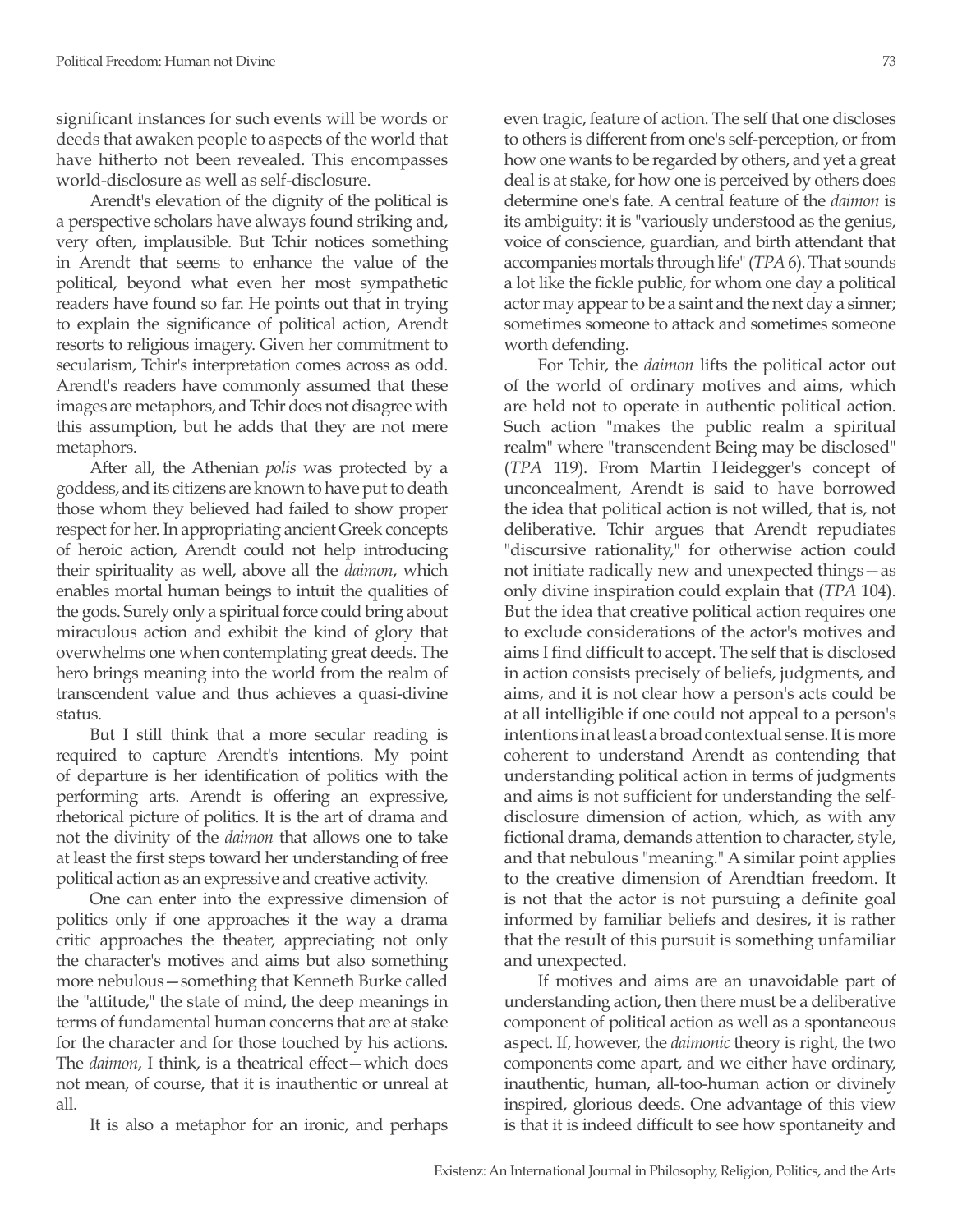Friedrich Nietzsche's concept of the self can provide a solution to this dilemma. Nietzsche, too, valued spontaneity, which he called "instinct," but he also valued deliberation, at least to the extent that it was free from the constraints of the "ascetic ideal" and was devoted instead to free-spirited self-fashioning. An instinct, for Nietzsche, is a desire for some object that a person acts on without consciously deliberating over whether the object is desirable.<sup>2</sup> A person is a hierarchy of drives in the sense that some drives "command" other drives.3 However, as Nietzsche sees it, the fact that some drives "command" does not mean that they are stronger than other drives in a physical sense; it means that they are authoritative. The authoritative drives are identical with what is called a person's "values" or "principles": the "good" desires, namely those one identifies with, oppose one's "evil" desires. But how do some drives acquire authority over others? This occurs through deliberative, willed self-fashioning that establishes the dispositions that later on, in other contexts, will operate instinctively. Spontaneity and deliberation come together over the course of an individual life, but deliberation need not occur at the moment of action, even though it is a condition of one's ability to act.

Yet this picture does not quite capture the kind of freedom that Arendt is describing. It suggests that being spontaneous equates to merely doing something undeliberately, but as expected. Arendt's idea of spontaneity is different. For her, it refers to doing something that makes sense under the given circumstances, but is new and surprising even for the respective actor. To surprise oneself by expressing a new idea or angle in a conversation, for example, one has to know one's way around the subject well enough to explore it without conscious effort, but this is not at all like doing something by rote. It is not a matter of consciously planning to express an idea, and one does not express it for habitual reasons either; it just comes to mind and it works: it proves to be the right idea at the right time.

There is indeed something mysterious here, because it is as if something is being created out of nothing, that is, one is being confronted with the ultimate divine power. But for all that, there is nothing supernatural about it; such mental sparks happen all the time. It is as if something is passing through one's mind without being in charge of it, and yet, nevertheless, no one else could have acted exactly in this way. Extraordinary, yes—but calling it divine does not explain it. Instead, it merely characterizes it.

In one respect, the Arendt of Tchir's interpretation is not at all unfamiliar. This is the Arendt who is profoundly disappointed with modernity. God is dead, the transcendent goes unacknowledged, and meaning is nowhere to be found. The normalizing discourses of public and private enterprise have reduced humans to mere consumers who aspire to nothing higher than comfort and security. The unfortunate denizens of the modern world can do no better than measure out their lives in coffee spoons and, unlike for T. S. Eliot's Prufrock, they are proud of themselves. They have become social insects, performing assigned tasks automatically and thoughtlessly. A world such as this cannot accommodate loftier and nobler aspirations. It is not a fit home for humans.

Tchir seems to endorse Arendt's gloomy view of modernity. Arendtian political action matters, he says, for "the spaces for meaningful citizen engagement and responsive critique of the normalizing discourses of governments and corporations [are] under continuous threat" (*TPA* 4). Arendt's concept of action alerts one to the nature of this threat, namely that it narrows the range of possible actions, in contrast to the richer opportunities that can emerge in a freer and more pluralistic public sphere. Arendt argues that plurality is not a problem to be overcome but a basic condition of freedom and individuation that must be cared for and sheltered.

I do not believe that "normalizing discourse" is the main political challenge of the modern world, but let that pass. I do worry that Arendt over-valued the connection between creative self-disclosure and the existence of an authentic public sphere. Political action is only one form of creative freedom. It affords the opportunity to reveal oneself as a politically creative individual, but the public sphere is certainly not "the only place" where individuals can show who they "really and inexchangeably" are (*TPA* 33). For there is also everyday life, which reveals different sorts of qualities, from the ones revealed in the political sphere, many of which are in tension with the demands of politics. Humans reveal themselves and their creative abilities to one another in

<sup>2</sup> Friedrich Nietzsche, "The Four Great Errors," §2, in his *Twilight of the Idols*, transl. Richard Polt, Indianapolis, IN: Hackett Publishing Company, 1997.

<sup>3</sup> Friedrich Nietzsche, *Beyond Good and Evil: Prelude to a Philosophy of the Future*, transl. Walter Kaufmann, New York, NY: Vintage Books Edition 1989, §19.